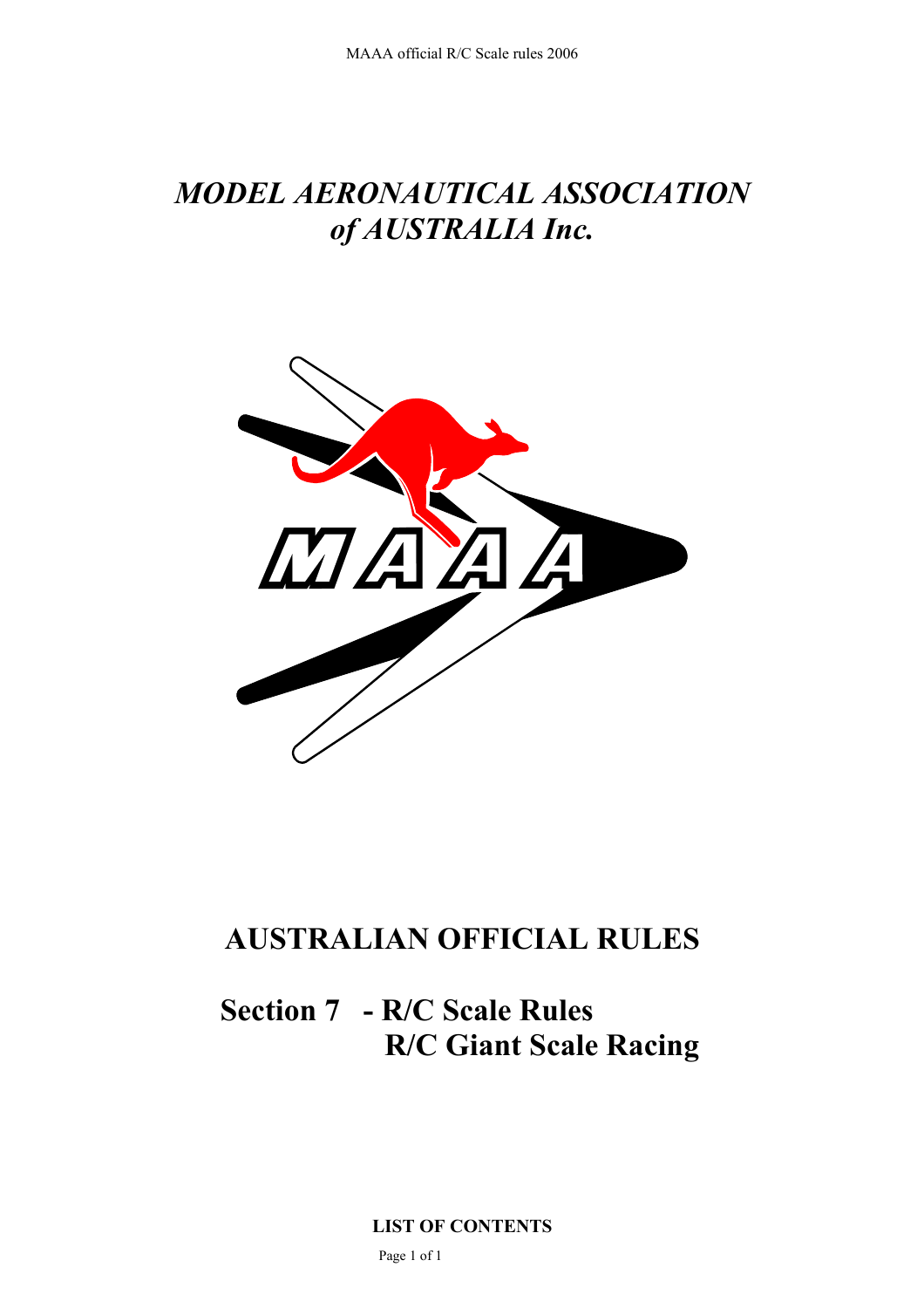|     |                                     | page |
|-----|-------------------------------------|------|
|     | <b>Scale Rules</b>                  |      |
| 60  | <b>Large R/C Flying Scale</b>       | 3    |
| 6.1 | <b>General Rules</b>                |      |
| 6.2 | <b>General Characteristics</b>      |      |
| 6.3 | Judges Guide                        | 8    |
| 6.4 | <b>Stand Off Scale</b>              | 9    |
| 6.5 | Judges Guide                        | 11   |
| 6.6 | <b>R/C Glider - Stand Off Scale</b> | 12   |
| 67  | <b>R/C Giant Scale Racing</b>       | 15   |
|     |                                     |      |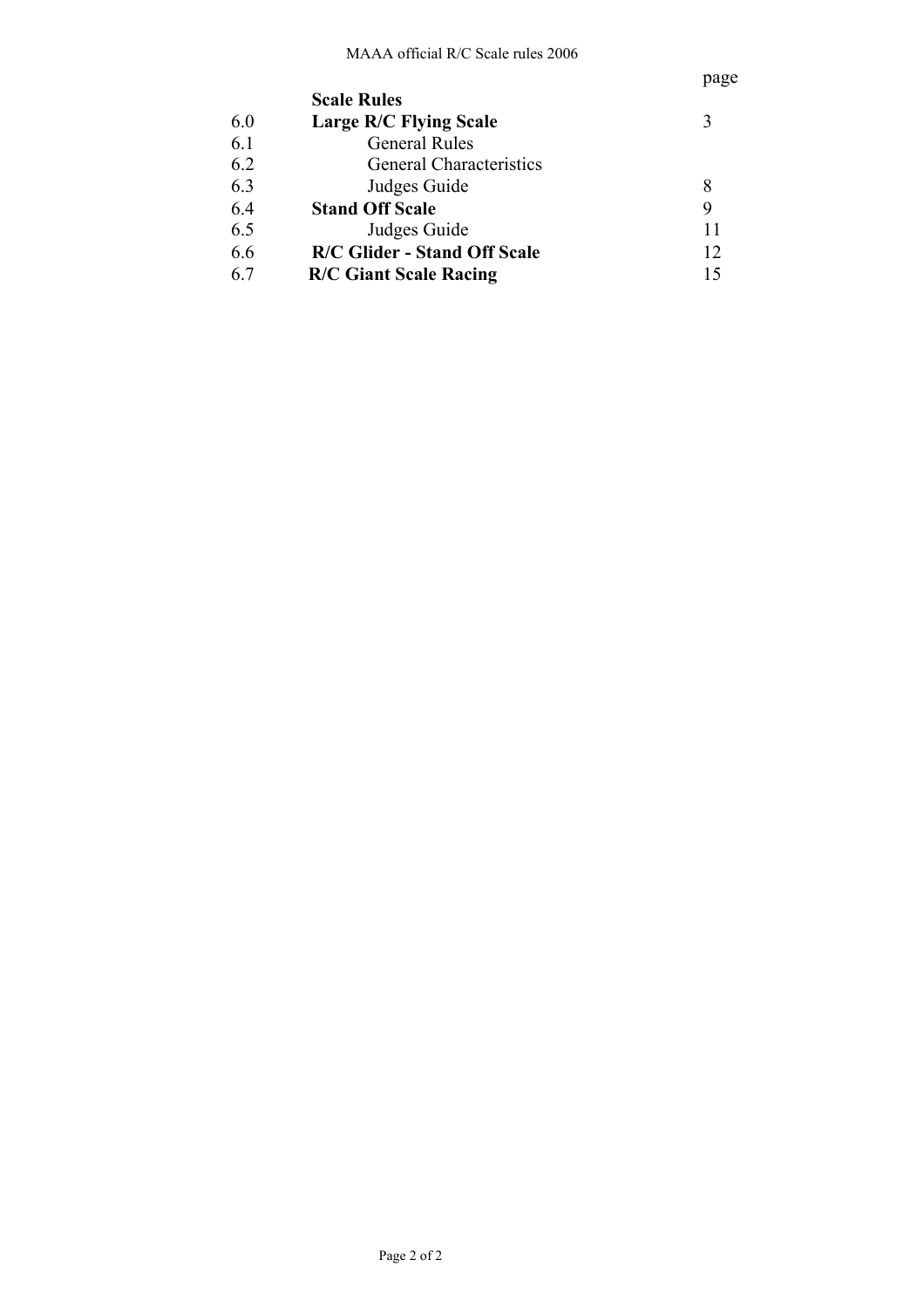## **6.0 LARGE RADIO CONTROL FLYING SCALE**

6.1. General Rules, and Standards, for Static Judging of Large Radio Control Flying Scale Models.

## 6.1.1.

- a] A Large Scale [Mammoth] model shall not weigh more than 25 kg and shall have a wingspan or fuselage length of no less than 1.65 metres for multi-winged aircraft and no less than 2 metres for a monoplane.
- b] The model shall be a replica of a full size man-carrying heavier-than-air aircraft which has flown. Model helicopters or model aircraft with powered rotors are not acceptable.
- c] Aircraft that qualify for F4C may not be flown in both F4C and Large [Mammoth] Scale at the same contest.
- d] All flying manoeuvres start by a trajectory parallel to the judges' line except 6.3.8 M & N which start by a trajectory perpendicular (at right angles) to the judges' line.
- e] A contestant shall enter only one large scale model per contest

## 6.1.2. **Judges**.

The organisers shall appoint three scale judges, who shall determine the degree of fidelity to scale. The Judges should discuss each item as a team and attempt to arrive at a unanimously agreed score for each item although each judge retains the right to differ.

## 6.1.3. **Competition Programme**.

A competition programme for the event shall consist of part 6.1 and the regulations for the event. Rules for the event shall consist of 6.1 plus part 6.2. Part 6.1 shall precede the flying programme.

# 6.1.4. **Coefficient**.

Where a Coefficient [K] is noted, scoring shall be between 0 and 10. The score shall then be multiplied by the Coefficient [K]. Fractions of a point may be awarded by judges when scoring static and flight segments.

## 6.1.5. **Remarks**.

- a] All models shall become airborne in the manner of the prototype. No hand launching shall be attempted.
- b] No parts of a model, except the propeller, spinner and aerial may be changed between static judging and flying.

**Note:** The size and shape of the spinner may not be changed.

- c] Metal bladed flying propellers are forbidden.
- d] Explosives may not be carried or dropped from a model.
- e] Gyro / auto-pilot devices shall not be used.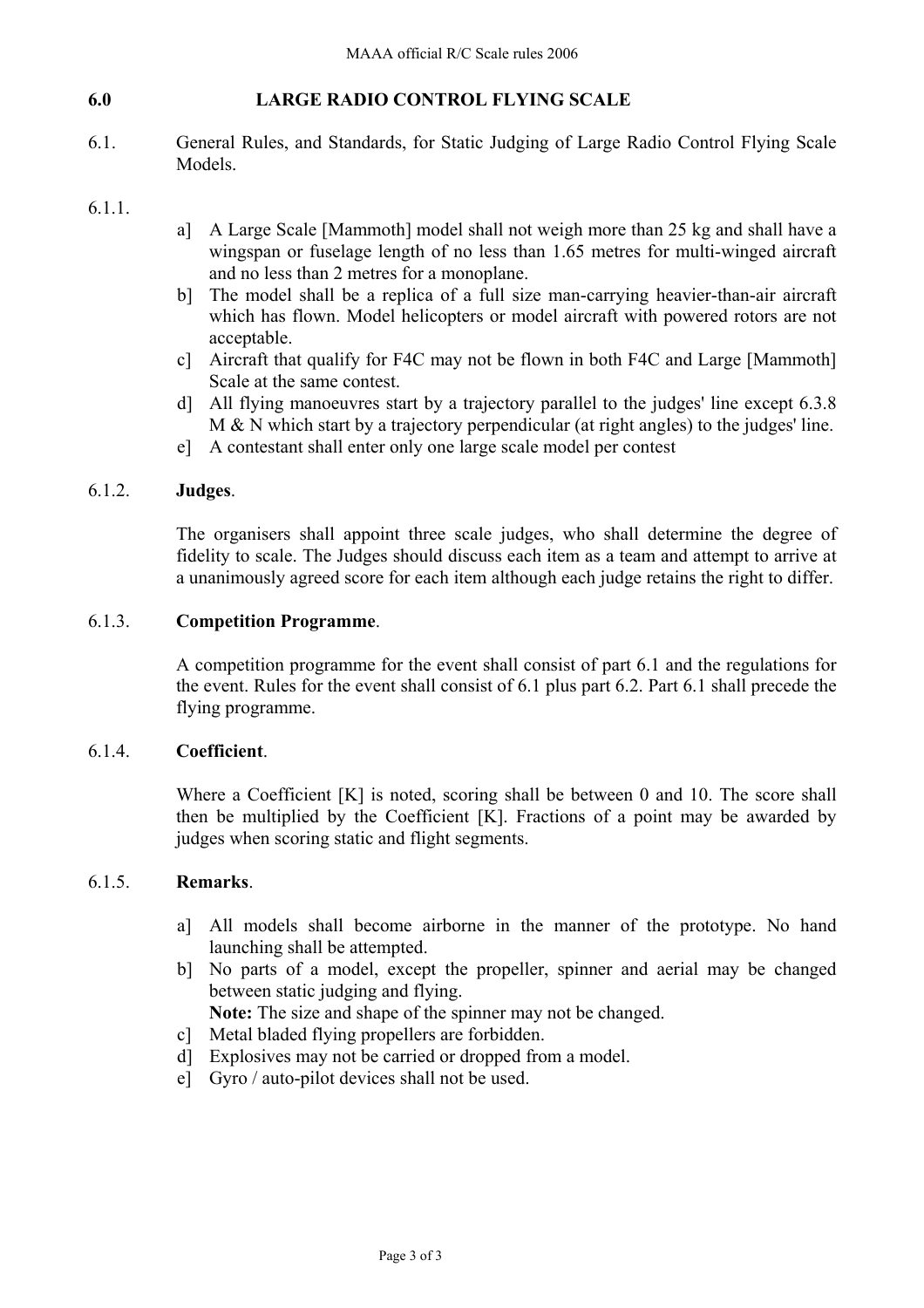# 6.1.6. **Proof of Scale**

- 6.1.6.1. Proof of scale shall be the responsibility of the contestant.
- 6.1.6.2. The exact name and model designation of the subject aircraft shall be indicated on the entry blank in "Proof of Scale" presentation.
- 6.1.6.3. The scale to which the model is built must be stated on the "Proof of Scale" presentation.
- 6.1.6.4. To be eligible for fidelity to scale points, the following documentation must be submitted to the judges:

 a) Minimum documentation shall consist of a published scale view drawing or silhouette, having a span or length - whichever is the greater  $-$  of a minimum of 250mm and a maximum of 500mm, in triplicate, together with a minimum of three photographs of the type in general. In the event of a conflict between the photographs and the drawing, the photographs take precedence.

b) To be eligible for colour and markings scoring, the colour scheme must be proven by:

- I. a colour print or photo;
- II. a printed colour description; or
- III. Paint chips or samples of paint or fabric etc. either from the prototype or identical to that used on the prototype, subject to those items being authenticated by an authoritative source such as the manufacturer or owner of the prototype.

A good example of an ideal colour and outline description is the "Profile" publication or similar.

**Note:** If no "proof of scale" material accompanies the model, only craftsmanship and flight points may be awarded.

## 6.1.6.5. **Static Judging**

Static judging shall be carried out at a minimum distance of five metres distance from the model. Details not visible in flight are not to be considered in scoring the model. No measurements are to be taken.

## 6.1.6.6. **Static Scoring**

|               | $K = 10$ |
|---------------|----------|
|               | $K = 10$ |
|               | $K = 10$ |
|               | $K = 10$ |
|               | $K = 10$ |
| Craftsmanship |          |
|               | $K = 15$ |
|               | $K = 12$ |
|               | $K = 10$ |
|               | $K = 8$  |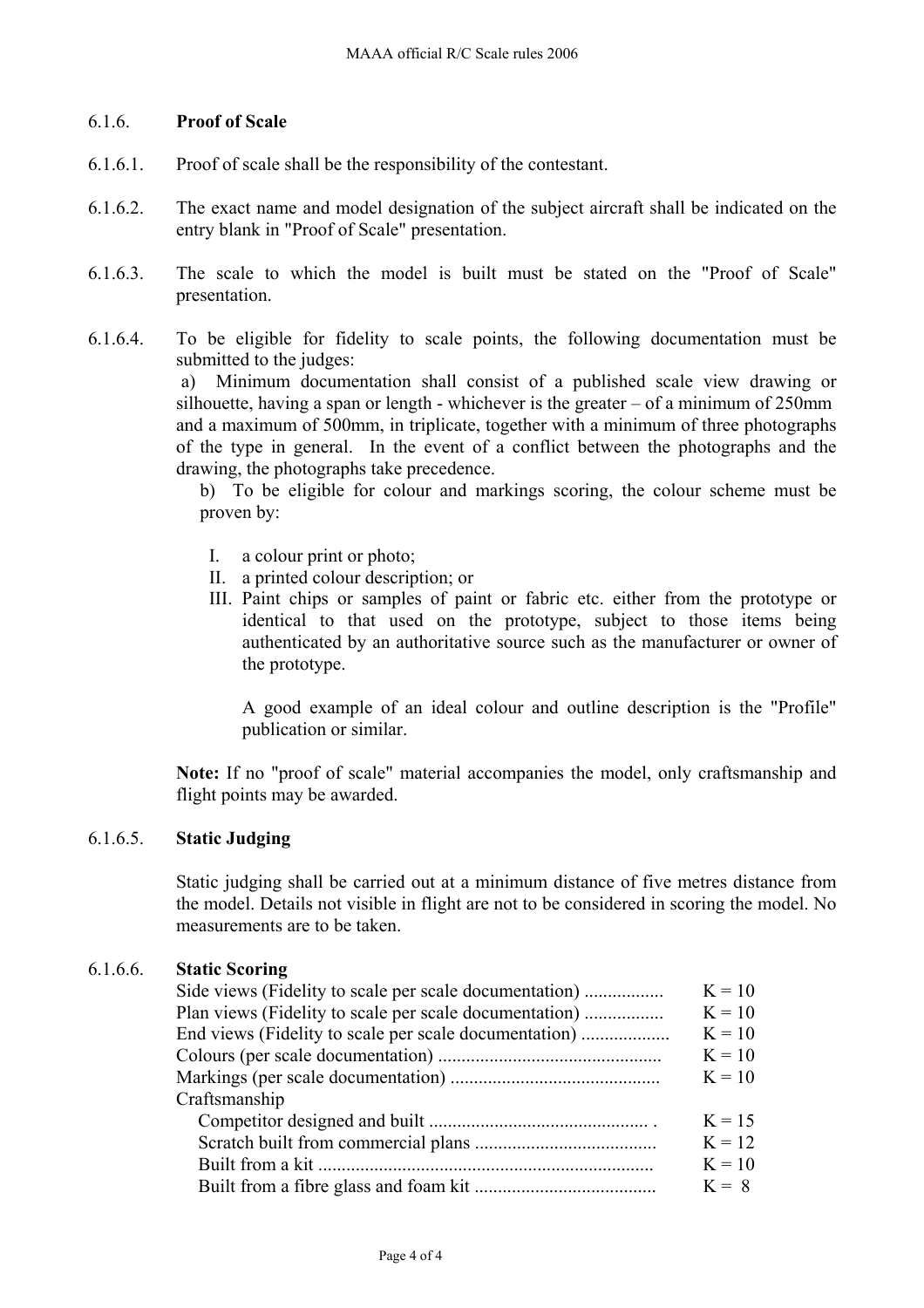## 6.1.6.7. **Bonus Points**

No bonus points, for complexity or other, will be awarded.

## 6.1.6.8. **Scoring**

The combined Fidelity to Scale and Craftsmanship points shall be the aggregate of points awarded by three judges. These points may be used for final classification only when the model completes an official flight.

## 6.1.6.9. **Builder of the Model**

The competitor shall sign a declaration that he/she is the builder of the model entered. The builder shall nominate the type of construction as outlined under 6.1.6.6. Craftsmanship. The requirements of the Builder of the Model rule shall be satisfied if the individual modeller has constructed the airframe from raw materials or from prefabricated components as found in a commercial kit such as fibreglass cowl(s) and fuselage(s), foam cores, canopy or plastic moulded exterior details, wheels etc. All final assembly and finishing (painting) shall also be performed by the same individual with material of his or her choosing. Any other commercially advertised products may also be used without penalty to the modeller at the various stages of construction. Hardware independent of the airframe (visible or not) requiring machining or welding to assure reliability, safety or the required operations of the scale model aircraft such as engine accessories and undercarriage gear may be commissioned independently when in the judgement of the modeller, commercially available items are not adequate. No other airframe construction may be commissioned in this manner. If found in violation, the competitor shall be disqualified from the contest.

## 6.2. **General Characteristics**

6.2.1. General characteristics are limited by CAR 1998 Part 101 and the Manual of Procedures applicable thereto.

# 6.2.2. **Radio Equipment**

There shall be no limitations on the radio or mechanical equipment used by the contestant. (Single and multi-channel equipment shall be judged in the same class).

## 6.2.3. **Definition of an Attempt**

There is an attempt when the model fails to take off within the five minutes (plus one minute for each additional motor) allowed the competitor.

**Note:** An attempt can be repeated at the judges' discretion only when, for any unforeseen reason outside the control of the competitor or organiser, the model fails to start.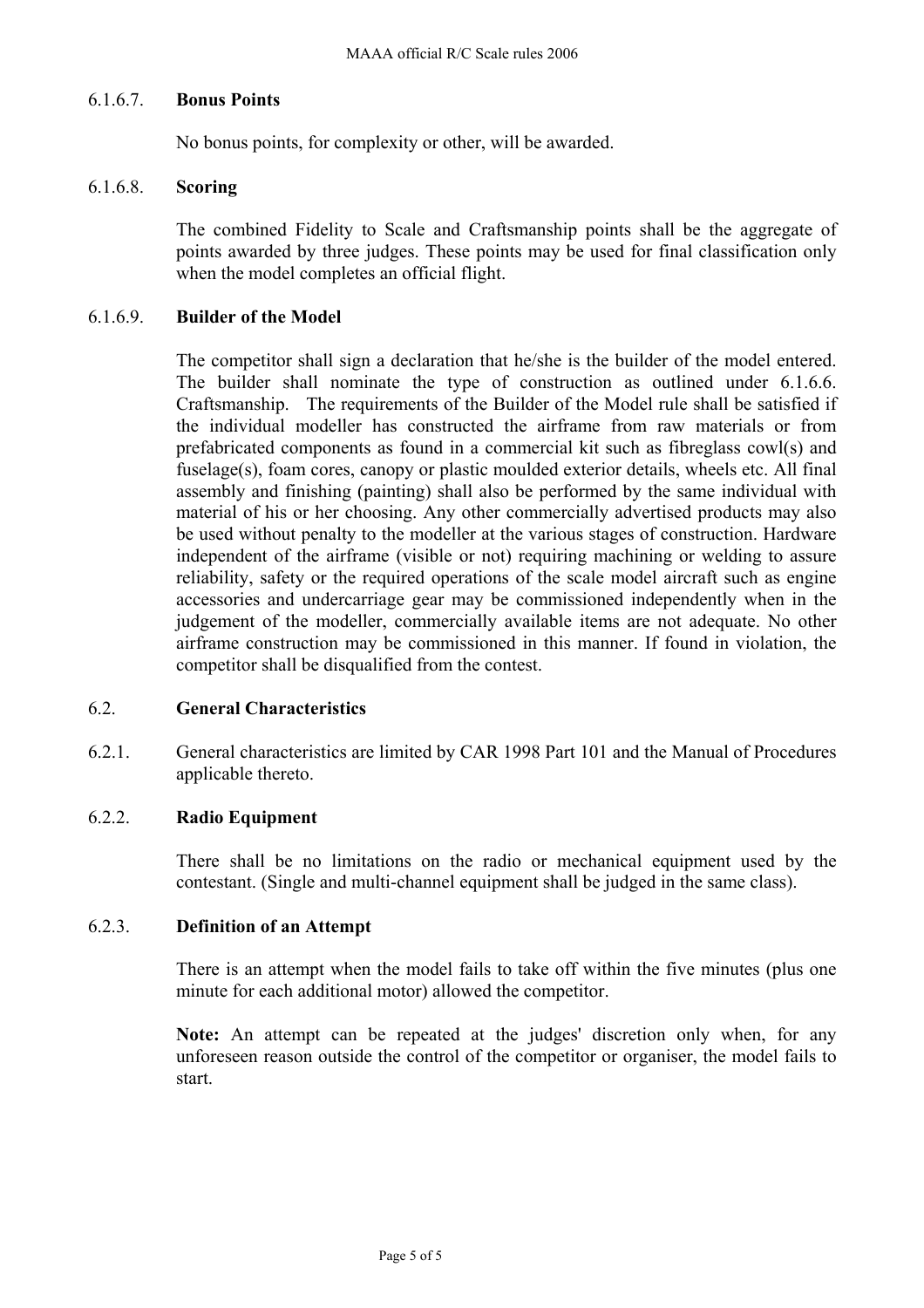### 6.2.4. **Definition of an Official Flight**

An official flight shall be recorded when the model has completed the take off manoeuvre.

#### 6.2.5. **Number of Flights**

Each contestant may have two attempts to complete each of three official flight programmes.

#### 6.2.6. **Flying Time**.

The contestant must be called at least five minutes before being required to enter the starting area. The contestant shall have twelve minutes in which to complete a flight programme. One additional minute shall be added for each extra engine in the case of a multi-engine model.

The time shall start when the contestant begins to crank the motor, or two minutes after he enters the starting area, whichever is first. The model must be released for flight within the first five minutes (plus one minute for each additional engine). No points shall be scored after the expiration of the time limit (twelve minutes plus one minute for each additional engine plus three minutes for non aerobatic models).

# **6.2.7. Flight**

| Realism of flight |                                                   |
|-------------------|---------------------------------------------------|
|                   |                                                   |
|                   |                                                   |
|                   |                                                   |
|                   |                                                   |
|                   | a) Engine sound (realistic tone & tuning) $K = 2$ |

Notes: The scale of the model aircraft and the cruising or maximum speed of the prototype must be stated on the score sheet.

Only one attempt is permitted for each manoeuvre, the only exception is the procedure of getting a model aircraft airborne, as defined below.

If the motor(s) stops after the take-off has commenced, but before the model aircraft is airborne, the motor(s) may be restarted. There is only one attempt allowed to repeat the whole procedure. In the case of a repeated attempt, no points will be assigned for the interrupted manoeuvre.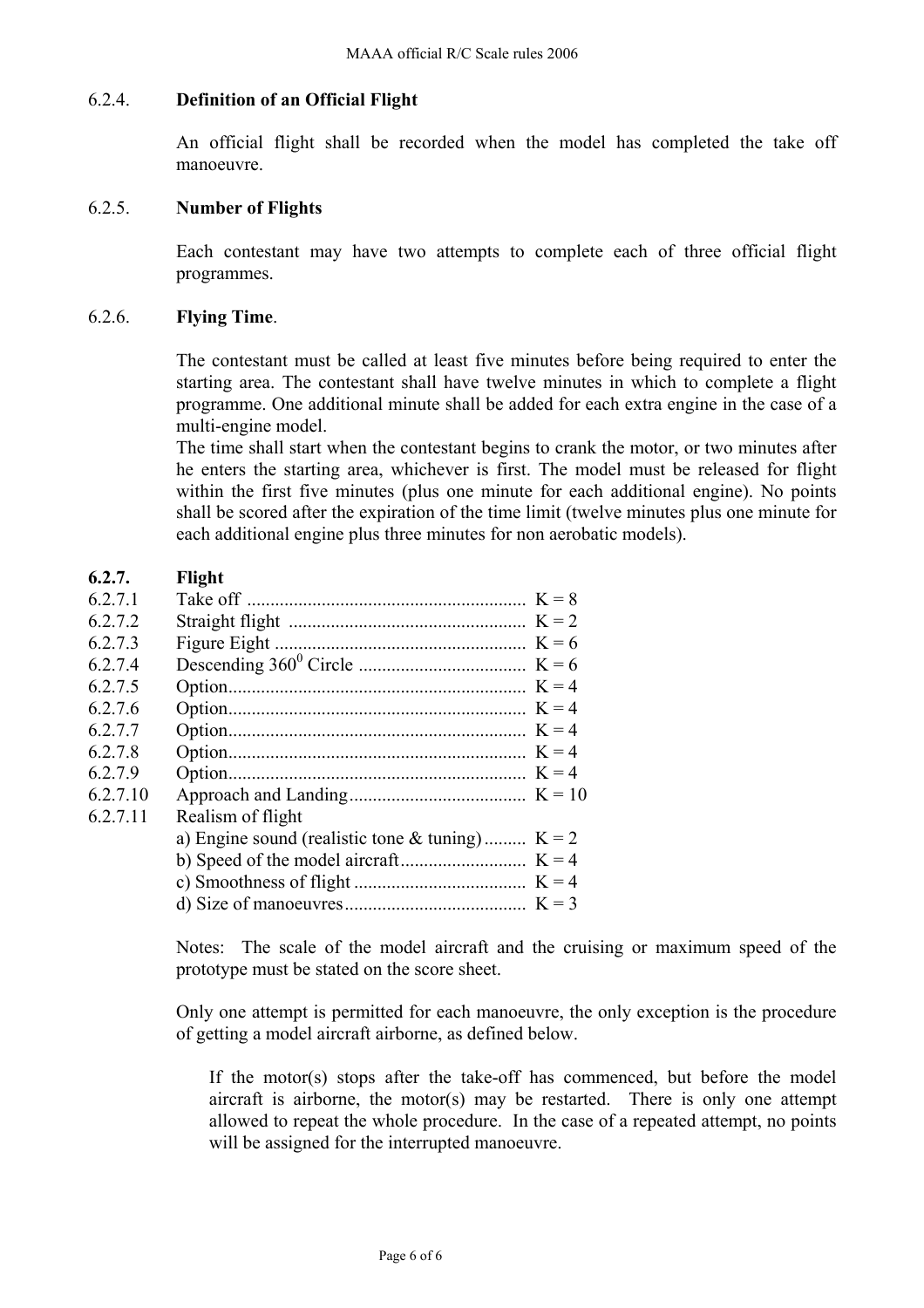# 6.2.8. **Optional Demonstrations**

- 6.2.8.1. The contestant may choose five different demonstrations provided such demonstrations were carried out by the prototype and the contestant can prove this. Refer to 6.3 [Judges' Guide].
- 6.2.8.1.a. The contestant shall nominate to the judges prior to flight, the type of approach as either straight or curved.

# 6.2.9. **Marking [Flight points**]

Each manoeuvre or demonstration may be awarded between 0 and 10 by each of the judges during the flight. These marks are multiplied by a coefficient [K] which varies with the difficulty of the manoeuvre/demonstration. The manoeuvre/demonstration must be performed in a plane and at a height which will allow it to be clearly seen by the judges. The non observance of this rule will be penalised by a loss of points. There shall be a flagman at the site to indicate by visual and acoustic signal, if, and when, the model passes over the spectators. If this happens, then the contestant shall be disqualified from the remainder of that round including the incidental manoeuvre. The flagman shall keep a record of these incidents.

# 6.2.10 **Flight Score**

The flight score shall be the aggregate of the points awarded in 6.2.7. by the three judges.

## 6.2.11. **Final Scoring**

6.2.11.1 Add the points earned in 6.1.6.6. and the average score of the two best flights under 6.2.7. If the contestant has achieved only one flight, the points awarded for that flight shall be divided by two.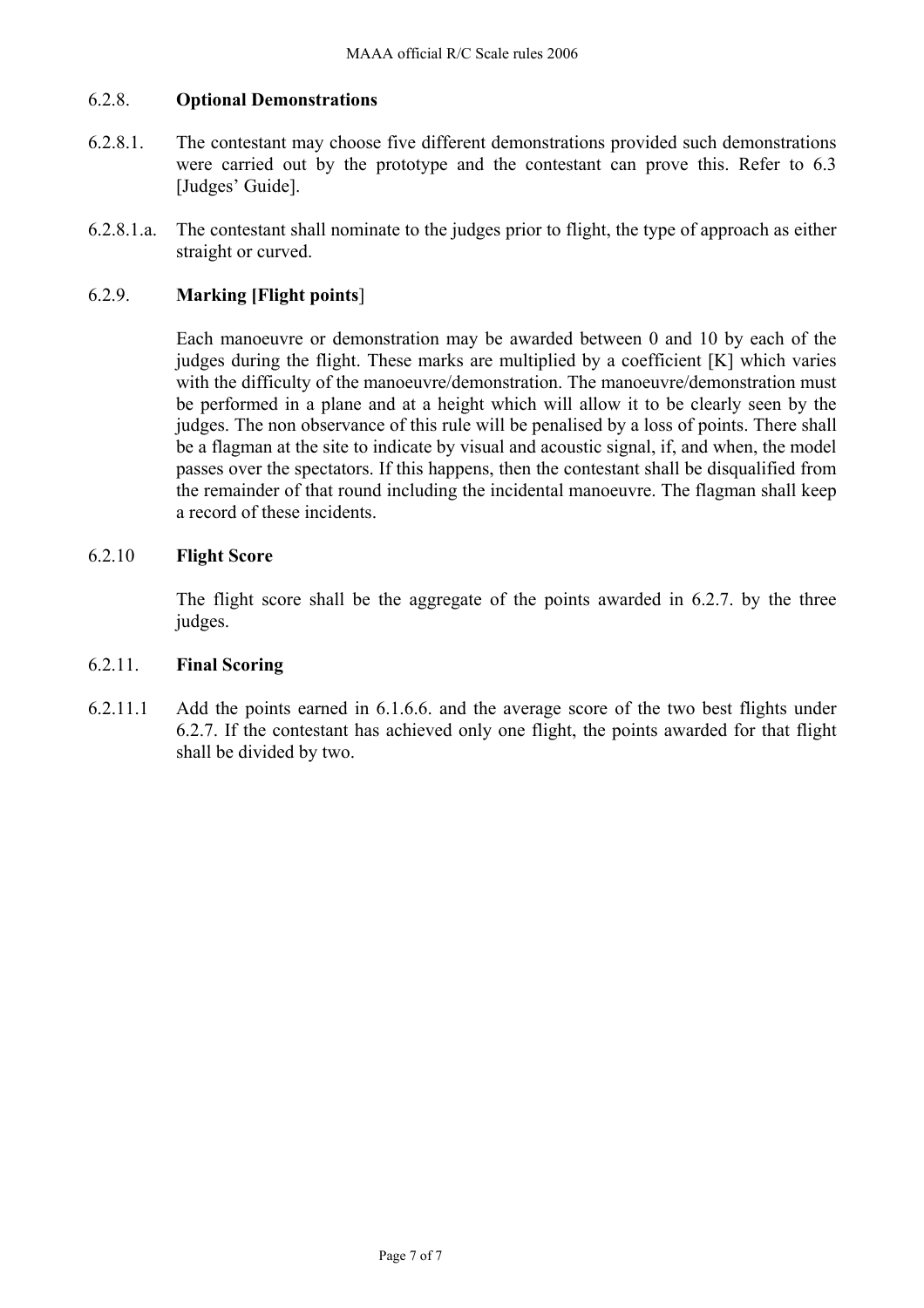# 6.3. **JUDGES GUIDE R/C SCALE FLYING SCHEDULE, GOVERNING LARGE RADIO CONTROL FLYING SCALE AIRCRAFT**

Refer to: -

Sporting Code Section IV Volume F4 Flying Scale Model Aircraft

**Annex 6c** 

JUDGES GUIDE R/C SCALE FLYING TECHNICAL RULES FOR FLYING SCALE MODEL AIRCRAFT CONTEST SCHEDULE CLASS F4C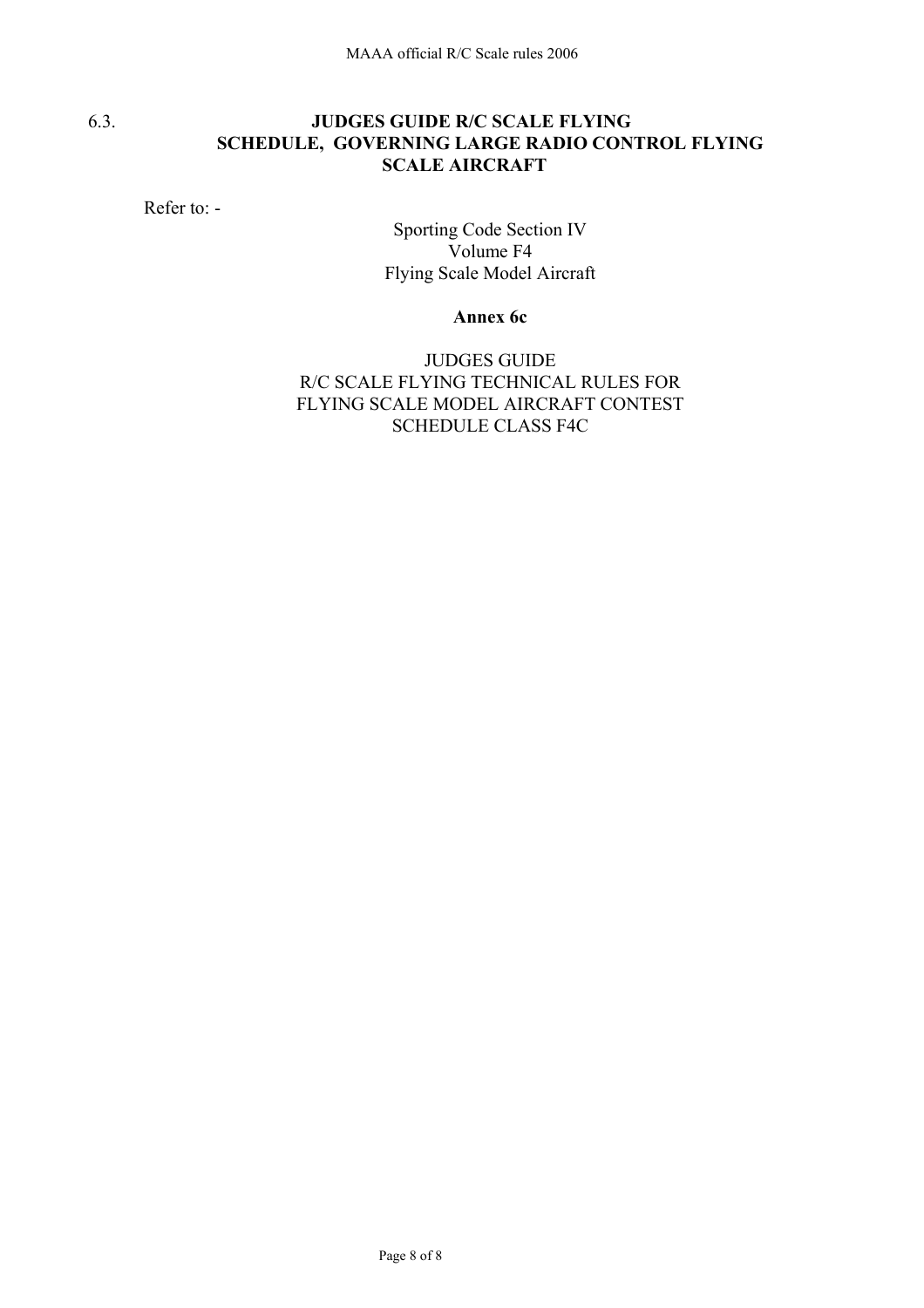## 6.4 **STAND-OFF SCALE**

# 6.4.1 **OBJECT:**

- a) To promote an event for flying scale model aircraft in which static judging is simple and does not require detailed and expert appraisal of the model. These rules are intended to help beginners to become acquainted with the CIAM scale rules and the way those are handled for competition.
- b) The flight programme and flight judging as detailed in Part 6 of Section 4c of the FAI Sporting Code [Classes F4B and F4C] are used as printed and form part of these rules.

# 6.4.2 **MODEL REQUIREMENTS**:

6.4.2.1 a) The model shall be a replica of a man-carrying heavier-than-air aircraft which has flown.

Model helicopters or models aircraft with powered rotors are not acceptable.

- b) Maximum weight of a complete model without fuel but including any dummy pilot: 7 Kg, except electric powered models which shall not exceed 7.5 Kg including batteries.
- c) Aircraft that qualify for F4C may not be flown in both F4C and Stand Off at the same contest.
- d) A contestant shall enter only one model per event.

# 6.4.2.2 **Motive Power**

- a) Internal combustion engine, no size limit.
- b) Jet reaction motors: Neither jet reaction (including gas turbines) nor rocket may be used.
- c) Electric Motors: Maximum voltage of power source 42 volts (30 cells in a row).

# 6.4.3 **BUILDER FLYER**:

Except as permitted, under 4.1.11. of Chapter 2 , the competitor must be the builder of the model and must pilot it. Refer 5.0.5. chapter 2.

# 6.4.4 **PROOF OF SCALE:**

To prove that a model resembles a particular prototype, some documentation is required. Minimum documentation shall consist of a published three-view drawing or silhouette together with a minimum of three photographs of the prototype. A selection of photographs, showing the aircraft in front-view, side-view and plan-view can replace the three-view drawing or silhouette of old timer aircraft for which no drawing may exist.

Minimum span of the three-view documentation shall be 100mm. For scoring under "colour and marking", the colour scheme must be proved by a colour print or photograph or by a printed description. A "PROFILE" or similar publication is an ideal proof both for outline and colour schemes. If no proof of scale material accompanies the model, only craftsmanship and flight points may be awarded.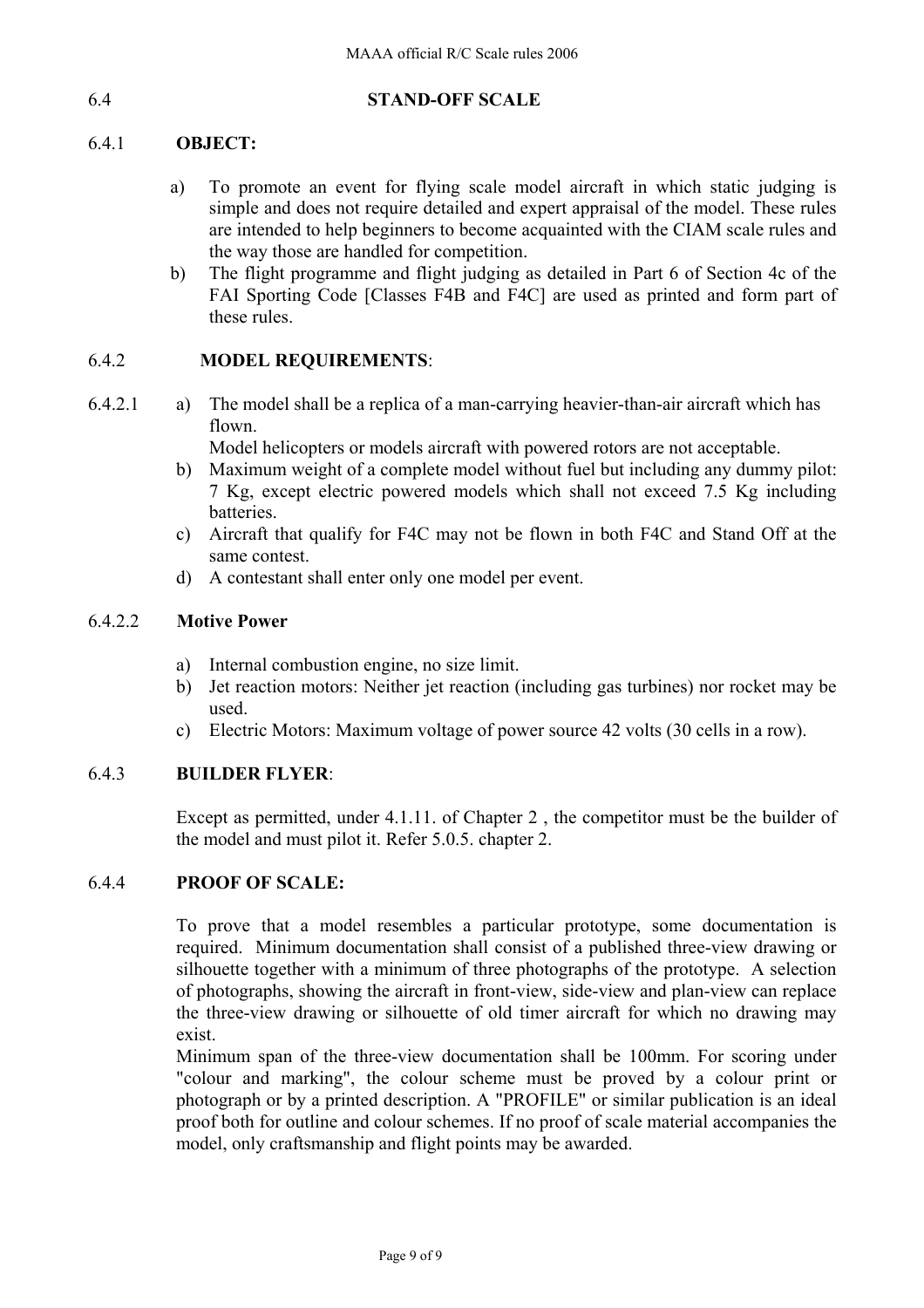# 6.4.5 **STATIC JUDGING:**

Static Scoring: As per Large Scale rule 6.1.6.6. except that craftsmanship will have a factor of  $K = 15$ .

## 6.4.6 **FLIGHT JUDGING AND FINAL SCORING**

Flight judging and final scoring shall be in accordance with rule 6.2 (control line, et seq) and 6.3 (radio control, et seq ), of Part 6 of Section 4 Volume F4 the FAI Sporting Code, together with the relevant Judges' Guide for flying schedules. The General Rules at 6.1 also apply except 6.1.9.4 (Documentation).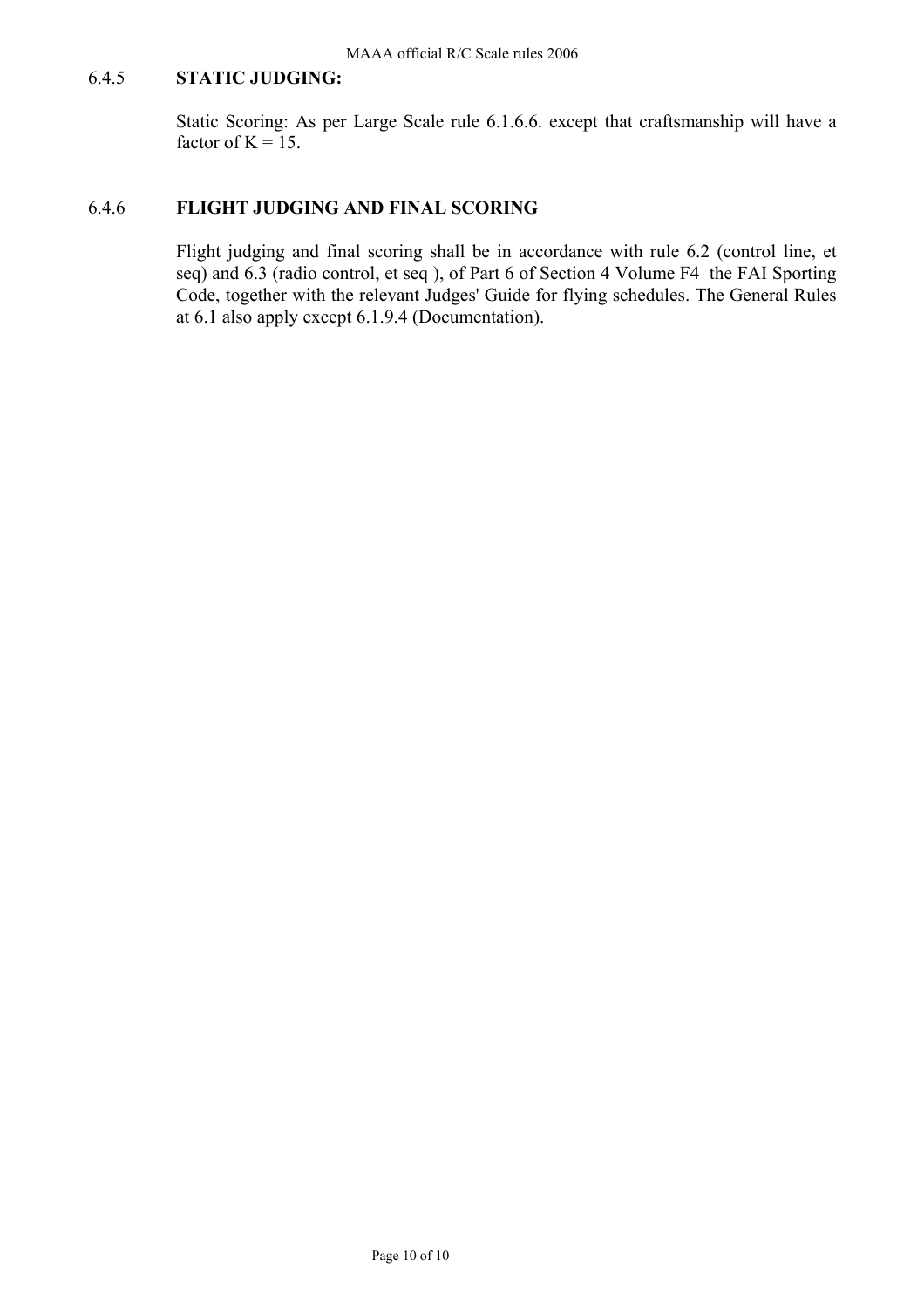# **JUDGES' GUIDE STAND-OFF SCALE STATIC JUDGING**

- 6.5.1 Judges must not examine the models at a closer distance than 3 metres prior to or during static judging. This rule is governing.
- 6.5.2 **Procedure**: The model should be presented to the judges by a handler [who may be the contestant], whose position should be marked on the ground at three metres distance from a line or roped-off area for the judges. The handler should turn the model into positions requested by the judges in order to be able to compare the model with the drawings and photographs. The judges should discuss each item as a team and attempt to arrive at an unanimously agreed score for each item although each judge retains the right to differ. The points awarded shall be the aggregate of the points awarded by the three judges.
- 6.5.3 **Tips for the Judges**: The main requirement is: " Does it look like the real plane as compared to the photo/drawing at 3m distance?" The judges should confer prior to judging and review the range of models presented and agree on standards to be used. If doubt exists, then the benefit should be given to the modeller. No cockpit detail should be considered.
- 6.5.4 **Proof of Scale**: Minimum documentation shall consist of a three-view drawing with 100mm minimum span and a minimum of three photographs of the prototype.
- 6.5.5 **Static Judging** Values: 0-10 points each for fidelity to scale and workmanship.
- 6.5.6 **Fidelity to Scale:** How close does the model resemble the prototype?
- 6.5.7 **Workmanship**: How has the modeller treated the model in use of materials? Also the complexity of the model subject should be considered [simple or complicated prototype].

For detail, refer to the Table.

| <b>RATING</b> | <b>FIDELITY TO SCALE</b>     | <b>WORKMANSHIP</b>       |
|---------------|------------------------------|--------------------------|
| Superior      | Looks exactly like the       | Superior craftsmanship   |
| $9 - 10$      | photograph                   | on complex subject       |
| Excellent     | Minor discrepancies,         | High degree of           |
| $7 - 8$       | hardly noticeable            | craftsmanship            |
| Good          | Changes<br>made<br>do<br>not | Definite attempt to hide |
| $5-6$         | detract                      | "model requirements".    |
|               | from the overall effect      |                          |
| Fair          | Some obvious deviations      | Workmanship detracts     |
| $3 - 4$       | and changes                  | from model in someway    |
| Poor          | Gross exaggerations          | Bad workmanship.         |
| $0 - 2$       | and deviations from scale.   |                          |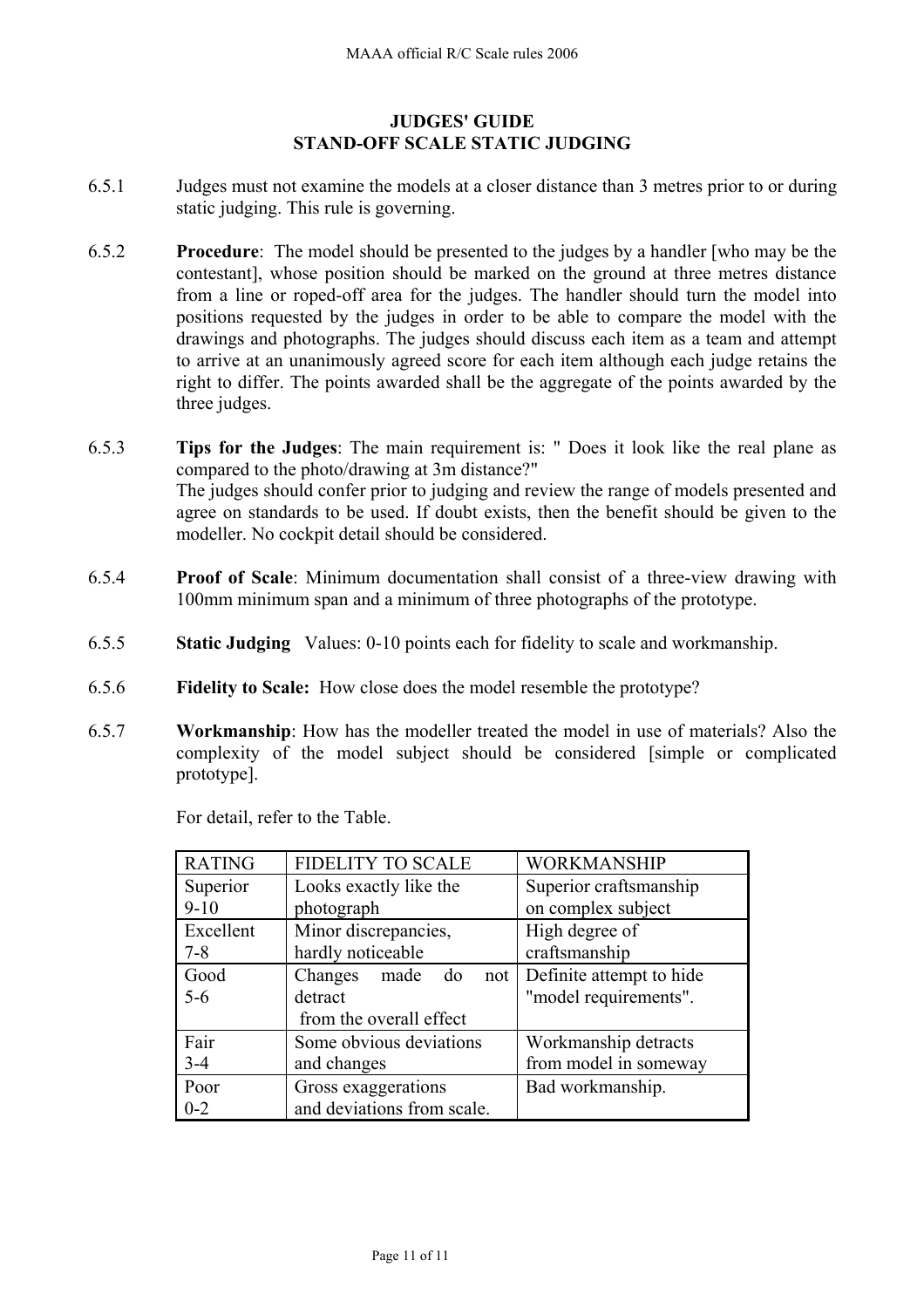# **6.6 R/C GLIDER - STAND OFF SCALE Thermal and Slope**

# 6.6.1. **Objective**:

To provide the opportunity for equitable competition between radio controlled scale model gliders.

## 6.6.2. **General Characteristics**:

- a) Maximum weight ............... 15 kg
- b) An aircraft is to comply with CAO 95-21. Aircraft weighing more than 7 kg require a Permit to Fly.

# 6.6.3. **Radio Equipment.**

Radio control equipment shall be MAAA certified.

# 6.6.4. **Ownership.**

The entrant must be the owner of the model and must operate the controlling transmitter.

# 6.6.5. **Common Procedures**.

The following apply to both thermal and slope gliders:-

- a) the competition will be in two parts; static and flying;
- b) marks in both these parts will be awarded from 0 to 10 inclusive in steps of  $\frac{1}{2}$ points and will then be multiplied by the appropriate "M" factor.
- c) entrants shall supply the following:-
	- 1] a signed declaration of the origin of the model stating which category in paragraph 6.6.6.a is appropriate;
	- 2] a three view drawing of minimum scale 1 : 72;
	- 3] colour photographs or other means of verifying accuracy of colour, markings and appearance.

# 6.6.6. **Static Judging**.

Models shall be viewed from outside a circle of five metre radius during static judging. All items such as cockpit or cabin will also be judged if visible from outside the viewing circle.

The model will be marked for the following, with the "M" factors as indicated to apply:

|                                                     | Thermal | Slope |
|-----------------------------------------------------|---------|-------|
| Accuracy of Outline                                 |         | 18    |
| Finish, Colour and Markings                         | 6       | 15    |
| <b>Scale Structure</b>                              | 5       | N/A   |
| Surface Detail                                      | 5       | N/A   |
| Complexity of Type                                  | N/A     | 12    |
| Craftsmanship                                       | N/A     | 15    |
| Maximum Total of Points per Judge                   | 230     | 600   |
| $\mathbf{r}$ $\mathbf{r}$ $\mathbf{r}$ $\mathbf{r}$ |         |       |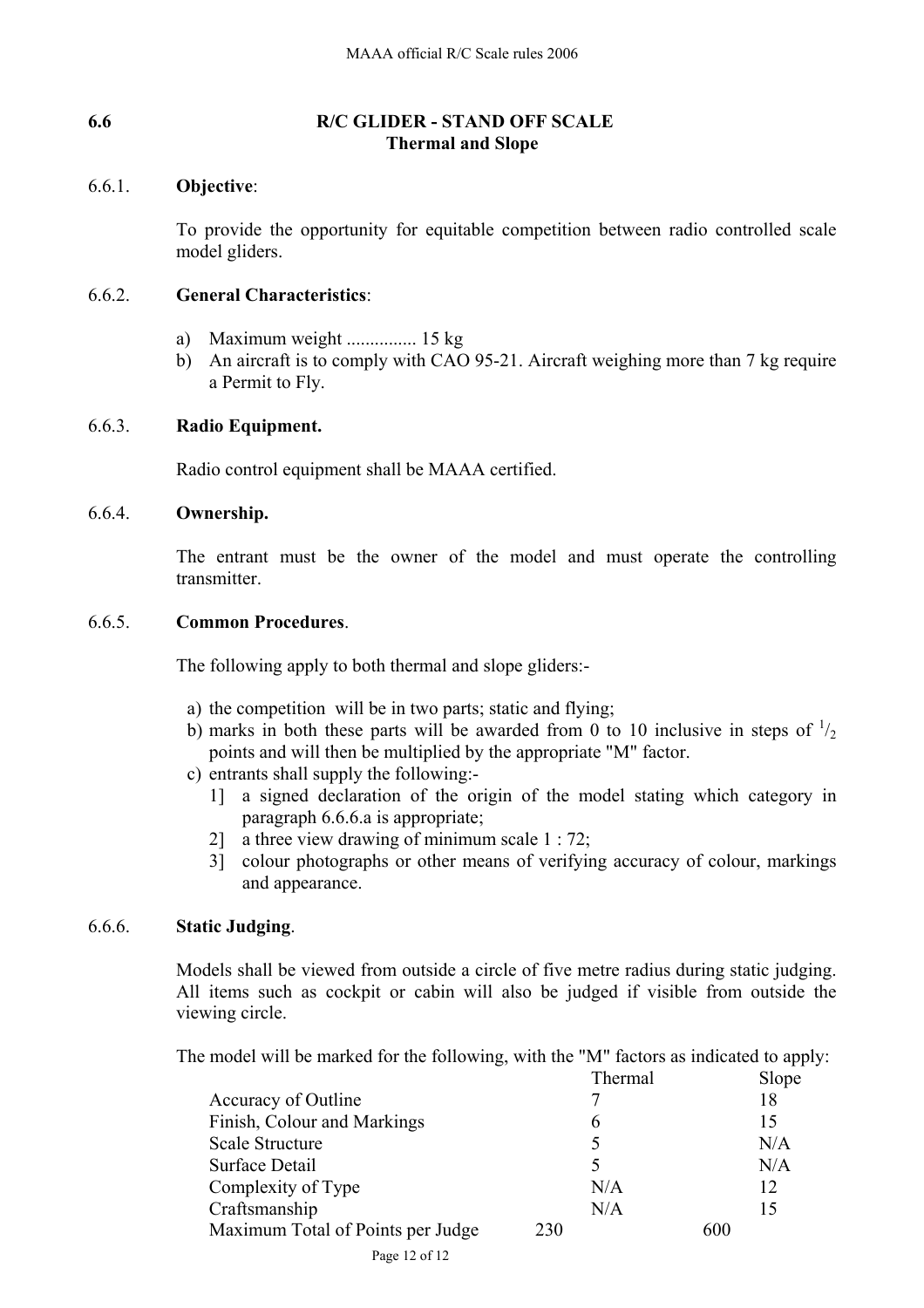## 6.6.6.a) **K Factor**

Marks awarded in static judging of thermal and slope shall be multiplied by an appropriate K factor selected from the following table to reflect the entrant's involvement in the construction of the glider:-

|                                                  | Thermal | Slope |
|--------------------------------------------------|---------|-------|
| Ready Built (not built by entrant)               | 0.5     | 0.5   |
| Built substantially from a ready made kit        | 0.6     | 08    |
| Built from a kit of parts but with a substantial |         |       |
| amount of work by the entrant                    | 0.8     | 0.85  |
| Built from scratch from other person's plans     | 0.9     | 09    |
| Built from scratch, to own design.               | l ()    | 10    |

#### 6.6.7. **Flying Section**

#### 6.6.7.1. **Thermal Gliders**

#### 6.6.7.1.1. **Launching**

The model may be launched by any recognised method.

#### 6.6.7.1.2. **Attempts**

A repeat attempt is permitted only if:

- a) the launch is aborted;
- b) the flight is not judged through a fault of the judges; or
- c) the flight is not timed through a fault of the timekeepers.
- 6.6.7.1.3. The entrant shall make two flights during which the following manoeuvres shall be scored by the judges:-

| 1] Take off (ROG or release from the hand) | $M = 2$ |
|--------------------------------------------|---------|
| 2] Option 1                                | $M = 4$ |
| 3 Option 2                                 | $M = 4$ |
| 4 Option 3                                 | $M = 4$ |
| 5] Approach and Landing (both flights)     | $M = 5$ |
| 6 Realism in Flight (both flights)         | $M = 5$ |

Options may be any recognised manoeuvre appropriate to the type, acceptable to the judges and nominated to them before the flight. Each option shall be attempted only once but at any time during either flight.

6.6.7.1.4. The maximum number of points/judge in the thermal flying section is 360.

# 6.6.7.2. **Slope Gliders**

6.6.7.2.1. The flying section for slope gliders is divided into two parts - a proving flight and scale flight.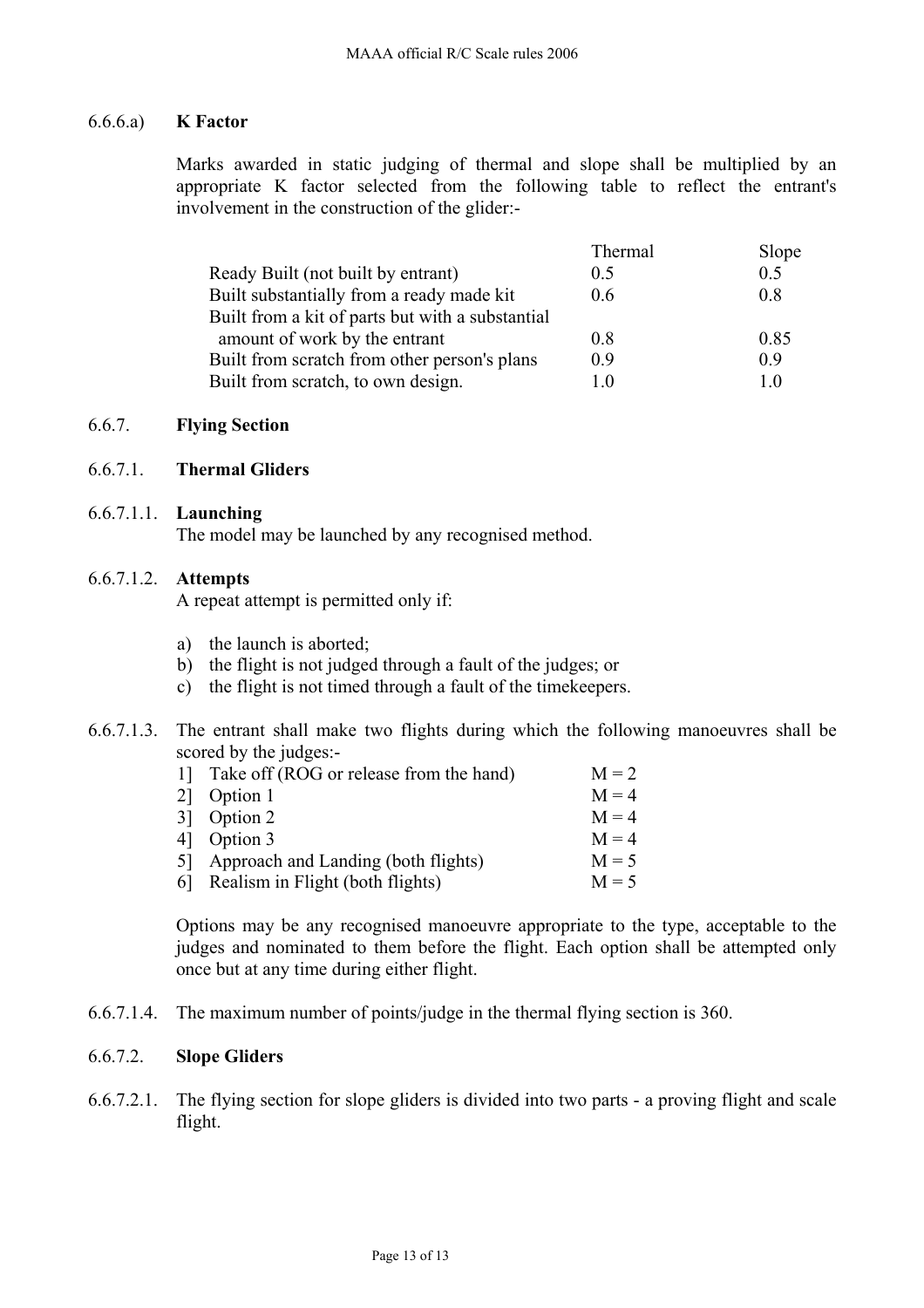# 6.6.7.2.a **Proving Flight**.

| $0.0.7.4$ . | ттомие гиени.                        |         |
|-------------|--------------------------------------|---------|
|             | 360 degree turn<br>11                | $M = 5$ |
|             | Straight stall and recovery<br>21    | $M = 5$ |
|             | Approach and landing<br>31           | $M = 6$ |
|             | Continuity<br>4                      | $M = 6$ |
|             | Sub-total                            | 220     |
| 6.6.7.2.b   | <b>Scale Flight</b>                  |         |
|             | Thermal turns                        | $M = 6$ |
|             | Straight and level along slope<br>21 | $M = 6$ |
|             | Dive and climb<br>31                 | $M = 6$ |
|             | 41<br>Option                         | $M = 6$ |
|             | Approach and landing<br>51           | $M = 7$ |
|             | Continuity and Realism<br>61         | $M = 7$ |

6.6.7.2.c The total points per judge is 600. If the proving flight is not completed, no points shall be awarded for the static section of the slope competition.

Sub-total 380

## 6.6.8. **Scoring**

The entrants final score is the sum of all points achieved in both parts of the competition after the appropriate K and M factors have been applied.

The maximum possible marks per judge is 590 in the Thermal competition and 1200 in the Slope.

In the event of a tie, the entrant with the highest score for Realism in Flight [Thermal] or Continuity and Realism [Slope] shall be the winner.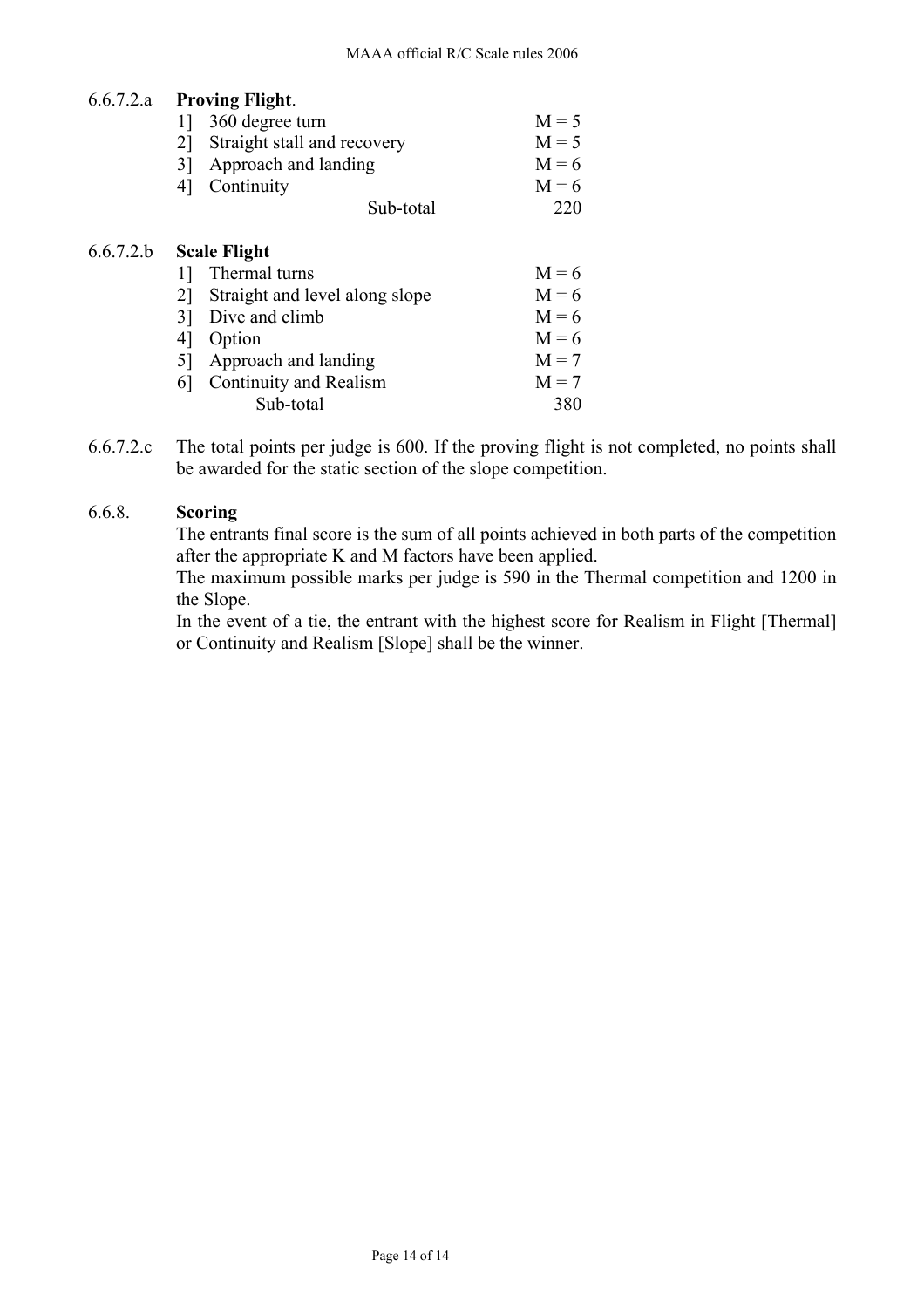# 6.7 **GIANT SCALE RACING**

Giant Scale Racing consists of two classes, A.T.6 and Golden Era

# 6.7.1 **A.T. 6**

This will be a standard class based on the MIDWEST AT6 kit.

- a) Maximum engine capacity of 1.25 c.i.; such engines may be spark ignition or glow and must be stock, unmodified, and commercially available.
- b) Super chargers, Rootes type blowers, air chambers pumps and tuned pipes are NOT allowed. Carburettors may be changed as long as the replacement carburettor is commercially available, and designed for engines of 1.25 c.i.
- c) Mufflers must be used and noise criteria to be a maximum of 98 db measured at 3 metres over mown grass.
- d) Propeller must be commercially available, minimum diameter 14 inches, maximum pitch 12 inches. Propeller may be reworked, but the brand marks must be intact and visible.
- e) Any M.A.A.A. legal fuel may be used. Crankcase or Muffler pressure, in-flight mix control etc. may be used.
- f) Aircraft is to be built from the Midwest kit, or may be constructed from plans to identical dimensions, or from an approved fibreglass kit, to identical dimensions.
- g) Minimum aircraft weight is 14 lbs. (without fuel). Pilot must be installed.
- h) Fixed or retractable landing gear may be used, with steerable tail wheel.
- i) Dummy engine allowed and encouraged (Nose Weight). A scale size spinner must be fitted.
- j) No restrictions on colour scheme. Race numbers will be allocated on a first come, first served basis. However, models that have been registered for the previous races will be given preference for their number.
- k) No "Builder of the Model" rule.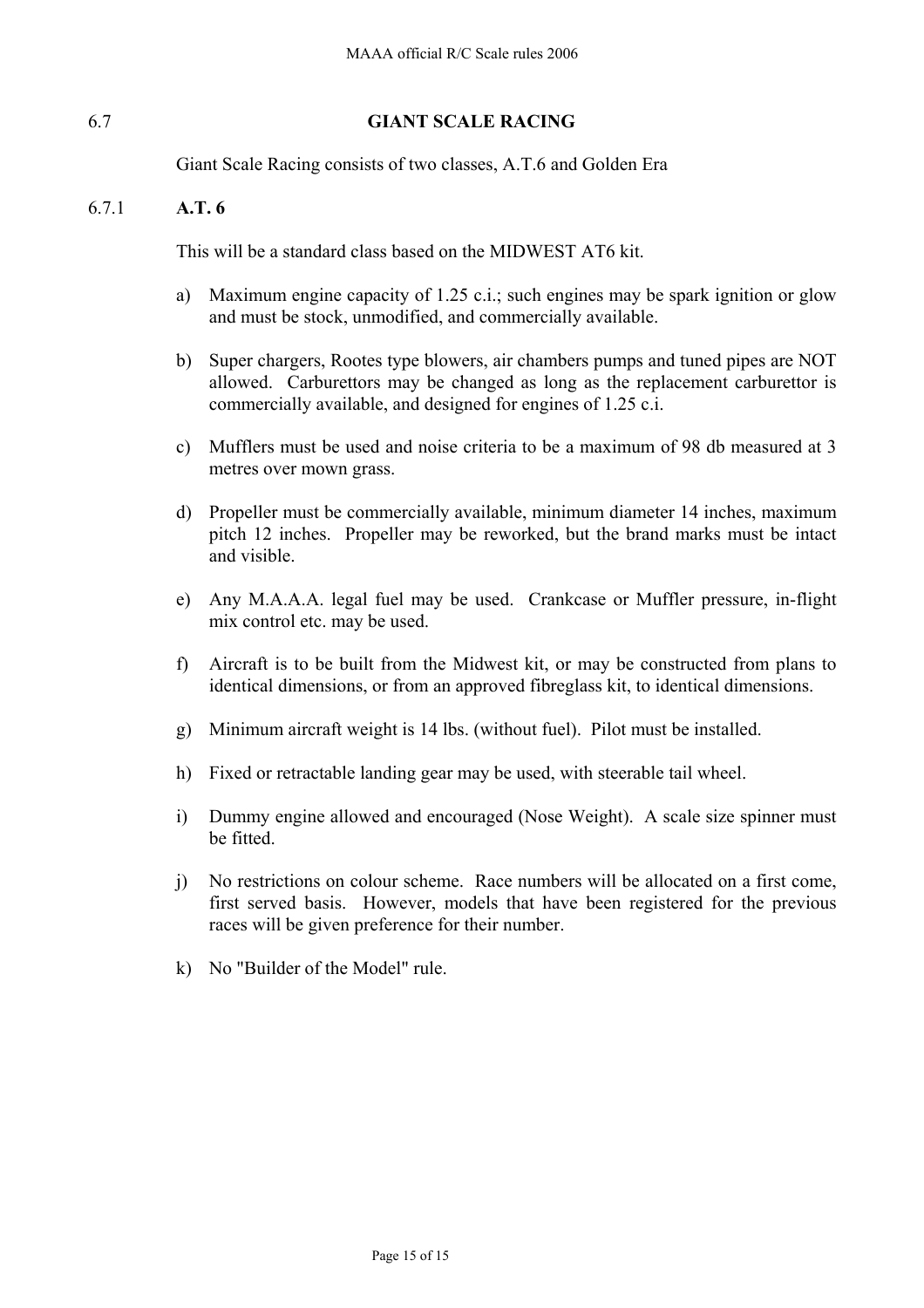# 6.7.2 **GOLDEN ERA CLASS**

Entries are to be a scale representation of any full size aircraft that either attempted to qualify, qualified, or competed in either the Thompson Trophy Races in the U.S.A., or the King's Cup races in the United Kingdom, or other races of similar type during the "Golden Era". No "Builder of the Model" rule applies.

a) SIZE OF MODEL

Model must conform to the basic scale outline, and meet a total minimum size of *:* **Monoplanes** - wingspan plus fuselage length to total 156 inches (3.96m) **Biplanes** - wingspan plus fuselage length to total 117 inches (2.97m), with the wing-span being based on the larger wing.

b) SCALE DETAILS

Models are to conform to basic scale outlines. Scale detail eg. rivets, panel outlines, etc. are not compulsory. Three views or other documentation is required to verify scale likeness. A clear windscreen or canopy as applicable, and a pilot bust installed in the cockpit is required; also a minimum instrument panel with at least three scale size gauges.

c) COLOUR SCHEMES

Scale colour schemes are not required and a personalised scheme is encouraged to assist in identification of the model should more than one example of a prototype be entered. Colour schemes should reflect the schemes of the era etc.

d) AIRCRAFT WEIGHT :

MINIMUM WEIGHT - Minimum weight of 3 Ibs. per 10 cc. is required ie. 100 cc. engine requires a minimum weight of 30 lbs. (Note: maximum engine size is 100 cc) Weight measured without fuel.

Absolute minimum weight of 7 kgs.

MAXIMUM WEIGHT : Aircraft must have a valid permit to fly which fixes the maximum weight at 25 kg (without fuel).

e) AIRFOILS

Wing and tail group airfoils may be any suitable for model aircraft, but must follow scale planform. Tail dimension may be increased by 5% to ensure good flying characteristics.

Control surface dimensions may be varied as long as the aircraft outline is not affected.

Flaps are not compulsory even if the original aircraft used them.

f) LANDING GEAR

Must be scale. ie. If the original aircraft had retractable gear the model must do so. This includes the use of wheel pants, if used on the original.

Landing gear must be robust enough to allow normal, and repeated taxi, take-off, landing and taxi operations.

A steerable tail wheel must be fitted. (may be used in place of a tailskid.)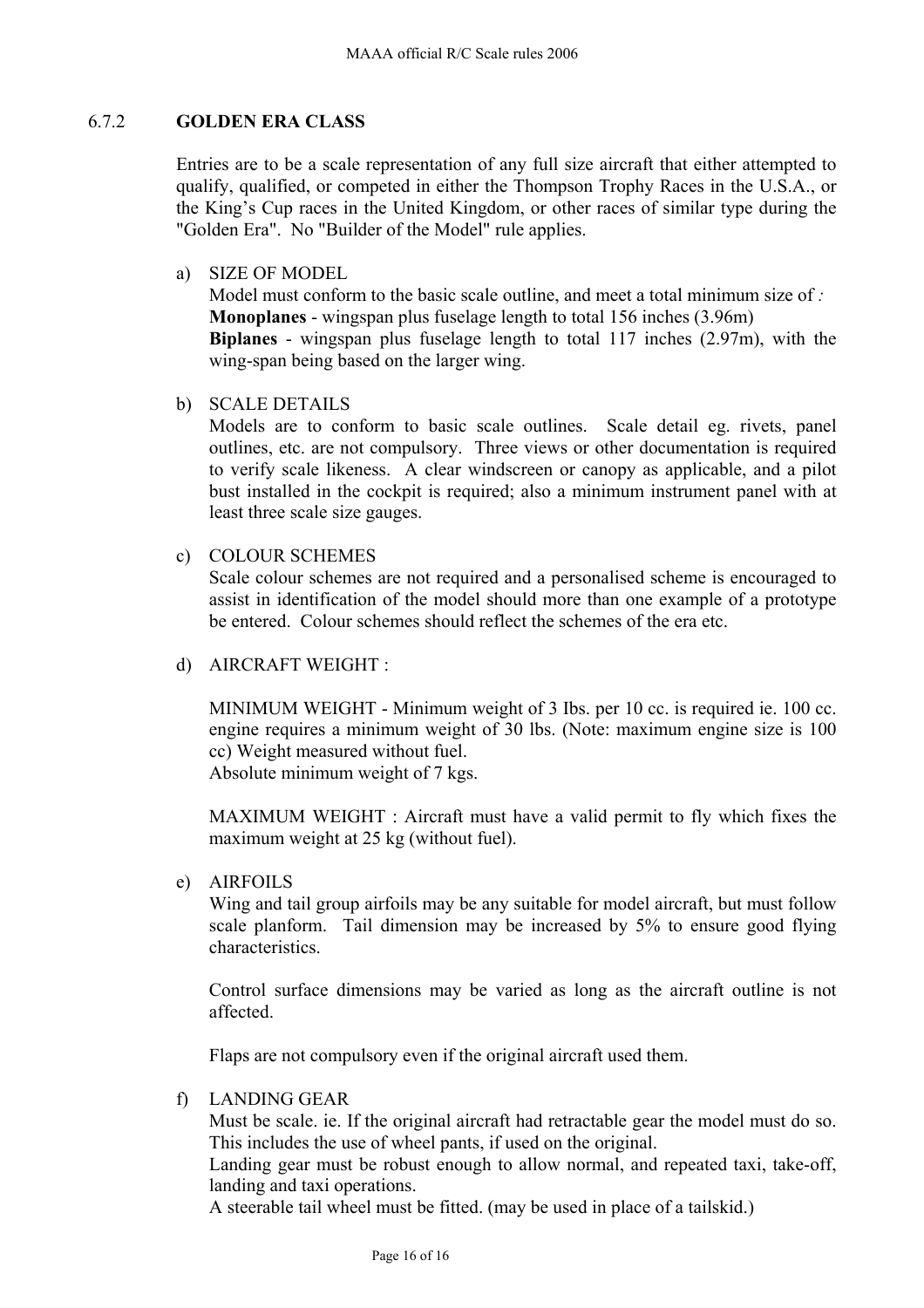g) FLYING WIRES & STRUTS :

Flying Wires that are fitted to the prototype must be fitted, but need not be functional. Wires must be .032" diameter or structural metal, and cannot be made of nylon cord or other material.

h) ENGINES :

A maximum size of 100 cc. is allowed. (6.0 cu. in.) Spark ignition engines must be fitted with an external kill switch. Glow engines must be able to shut off from the TX.

Any fuel that is M.A.A.A. legal may be used.

i) EXHAUST SYSTEMS :

No tuned pipes or exhaust augmentation is allowed. Effective Mufflers must be fitted. A noise limit, of 98 db measured at three metres over grass, will be applied. Engines must be cowled as per the prototype, and only the spark plug, ignition wire and carburettor should protrude. Exhaust should exit as close as possible to the scale position.

# j) RACE NUMBERS

Numbers will be allocated and must be displayed as on the full size aircraft.

# k) TECHNICAL INSPECTIONS AND TEST FLIGHTS

All entrants must produce for inspection the Permit to Fly. Random safety inspections may be carried out if the Safety Officer so requires.

Any repaired damage will be checked by an appropriate MOP inspector.

Any aircraft that exhibits unpredictable handling characteristics in the air and on the ground, such as uncontrolled take-off direction, violent pitching, skidding or unpredictable flight, will be cause for disqualification.

Aircraft must race in the same configuration that it is presented for scrutiny, ie. spinners, cowls, wheel pants etc. cannot be removed for racing.

l) CONTROLS ETC. RADIOS :

> TX : Must be M.A.A.A. checked and must be approved for at least 20 khz separation.

SERVOS: Shall be of sufficient power for the size and weight of the aircraft.

For the GOLDEN ERA class the following minimum ratings apply.

- i. **Elevators:** Must use one servo a side, each with a minimum torque rating of 69 in-oz/ 4.5 kg-cm. Alternatively one servo driving both sides with a minimum rating of 105 inoz/ 7kg-cm.
- ii. **Ailerons:** Each aileron must use a servo with a minimum rating 69 in-oz/4.5 kg-cm.

Servos must be visible for inspection. ie. with the wing off, or through an access panel.